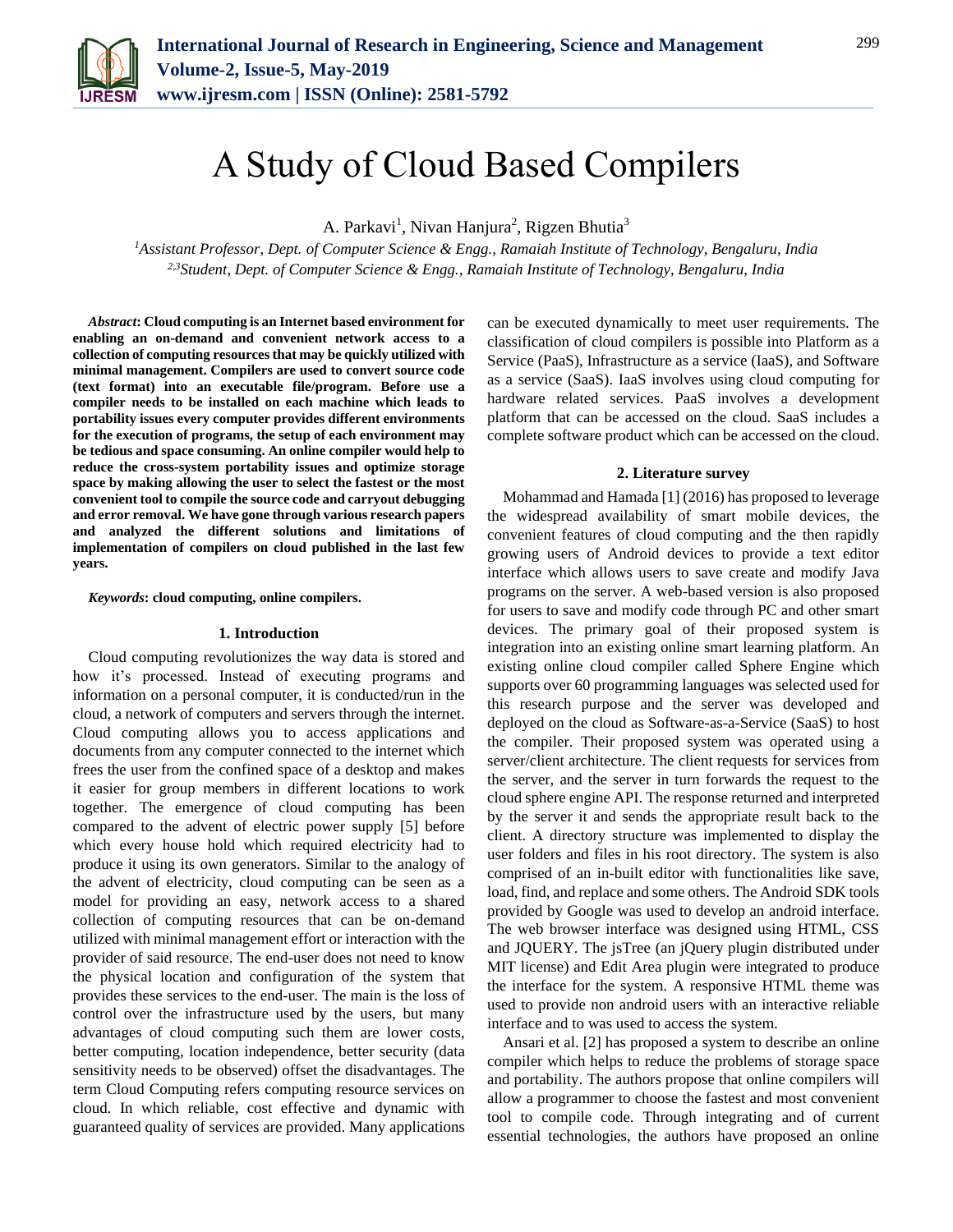

compiler to contribute to the examination system to be used as a platform for students of the university to give their programming examinations online. The server on the cloud would be able to compile the user code stored on another machine. Taher Ahmed Ghaleb [3] has proposed a solution for compilers which depend on the specifications of user computer and makes it difficult for programs to be compiled in a portable manner. They seek to provide an alternative to having compilers in executable releases (i.e., no source code available) which restricts the extension of functionality and participating in fixing bugs. They propose a possible solution, its features, prospective stakeholders, and possible challenges of deploying such kind of compilers. They have classified existing solutions into two groups, open-source and cloud based. They found that existing solutions are mainly focused on basic functionalities and don't provide GUI functionalities

Namrata Raut [4] et al. have created an IDE to allow coding in Java language which can be done simultaneously with other team members The IDE was browser-based They have successfully implemented an online compiler that allows users to write code on an browser IDE with all the functionalities of an basic compiler installed on a personal computer.

Pabhita et al..[5] have developed an online compiler based on a private cloud which makes the cloud infrastructure based on Ubuntu Enterprise Cloud (UEC) scalable as per the requirement. The online compiler showed relatively high performance compared to TurboC compiler and the cloud infrastructure uses the resources effectively. This cloud compiler was used write C, C++, Python, Ruby, Perl, PHP programs through a web interface that gets the service from the GCC compiler installed in cloud.

Abdulla et al. [6] focuses on the importance of cloud compilers in daily life where using huge amounts of space isn't practically possible and how online cloud space can be utilized to accommodate and solve daily problems faced due to the lack of space and how every computer can use the online cloud compiler to resolve it. Not only a lot of problems can be solved but files can be shared by making groups that can select particular compilers.

Meshram et al..[7] has highlighted the need for cloud compilers and the way they can be executed in real life applications by creating a client side and a server side. The client end is for the people who want to use the compilers online and it has a login page where you enter id and password and the server end verifies it and lets us know whether details are correct or not and hence allow the user to enter into the site.

Ansari Mohammad et al. [8] detail the technologies used for cloud compilers and the three technologies that are used mostly. The three most used technologies are:

- 1. Net framework
- 2. My SQL
- 3. Virtual Machine

Manjula [9] brings in a new approach by combining the online cloud computing and the cloud compilers together as in how they can be used dependently and advantages of both the systems can be clubbed to provide a better and efficient way of cloud compiling.

## **3. Discussion**

Cloud compilers implement an interface and hardware to compile and execute code independent of any user operating environment related restriction or complication. The cloud compiler can be used by any user is authorized to use the service compiler and can exploit the resource for a period of time. The functionalities that are provided by the cloud are:

*File Management:* The source code can be accessed, modified and saved in a format that is relevant in the space that is allocated to each user. The storage space available to the user may be flexible.

Compile at any time: cloud compilers may have an IDE where code can be modified, saved and executed. This IDE will be available for use from any computer connected to the network. Can be used by anyone: Can be used by people who have access to poorly integrated GPU's to perform operations that can't be performed on their computers/systems.

# **4. Conclusion**

Cloud computing has emerged as the leading way in shared resource sharing much more flexible and productive in using dynamically provisioned resources to create and to operate them. Cloud can now be seen as platform for the Internet based services and will continue to grow into its role. More and more companies and platforms have started to offer services on cloud and integration of such in increasing and becoming more convenient with time. Compilers may no longer be restraint by computing power and user environment, the same compiler will not be required to be installed on every machine. We have found that although several online compilers are available, the required hardware capability and the lack of Graphic user interface programs is common issue among them. The analysis of various solution for different available online cloud compilers was done and proposed the need of further research in the area.

## **References**

- [1] Tanko Y. Mohamad, Mohammad Hamda, "A Cloud-based Java Compiler for Smart Devices", "2016 15th International Conference on Information Technology Based Higher Education and Training, (ITHET)"
- [2] A. N. Ansari, S. Patil, A. Navada, A. Peshave, and V. Borole, "Online c/c++ compiler using cloud computing," in Multimedia Technology (ICMT), 2011 International Conference on. IEEE, 2011, pp. 3591–3594.
- [3] I. S. Jacobs and C. P. Bean, "Fine particles, thin films and exchange anisotropy," in Magnetism, vol. III, G. T. Rado and H. Suhl, Eds. New York: Academic, 1963, pp. 271–350.
- [4] T. A. Ghaleb, "Toward open-source compilers in a cloud-based environment: the need and current challenges", 2015 International Conference on Open Source Software Computing (OSSCOM)., pp. 1-6, 2015.
- [5] N. Raut, D. Parab, S. Sontakke, and S. Hanagandi, "Cloud documentation and centralized compiler for java & php," International Journal Of Computational Engineering Research, Vol, vol. 3, no. 3, 2013.